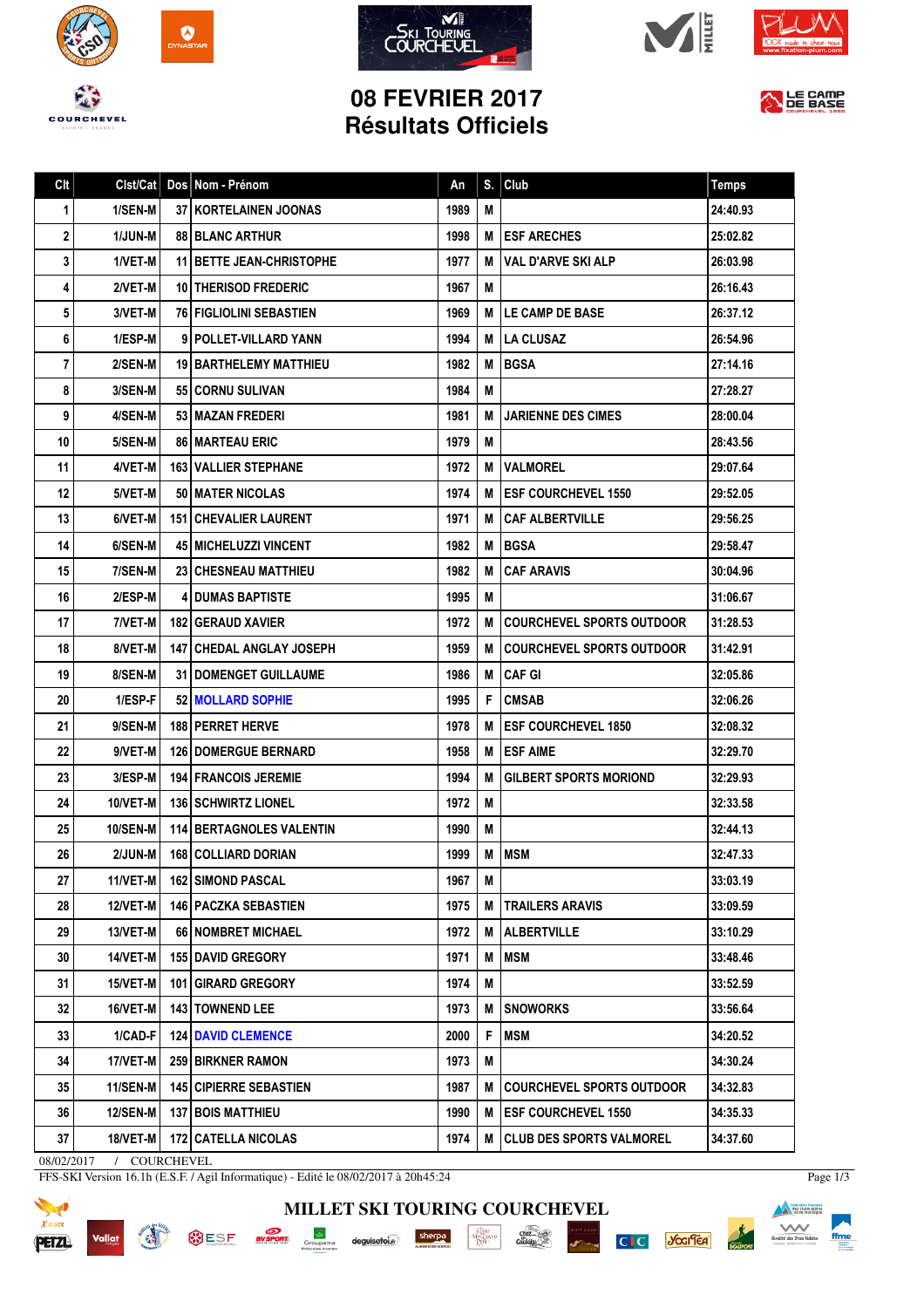| Cl <sub>t</sub> | Clst/Cat        | Dos Nom - Prénom                    | An   | S. | Club                             | <b>Temps</b> |
|-----------------|-----------------|-------------------------------------|------|----|----------------------------------|--------------|
| 38              | 13/SEN-M        | <b>118 GARCIA SEVERIN</b>           | 1986 | M  | <b>CAF MHT</b>                   | 34:46.45     |
| 39              | <b>14/SEN-M</b> | <b>109 RONDEAU GAETAN</b>           | 1983 | M  |                                  | 34:52.13     |
| 40              | 19/VET-M        | <b>135 LLYOD NICK</b>               | 1967 | M  |                                  | 34:56.83     |
| 41              | 15/SEN-M        | <b>1 GARI CHRISTOPHE</b>            | 1987 | M  |                                  | 35:10.13     |
| 42              | 20/VET-M        | 139 GIRARD GREGORY                  | 1975 | M  | <b>COURCHEVEL SPORTS OUTDOOR</b> | 35:28.97     |
| 43              | 16/SEN-M        | 153 LAMOUREUX GUILLAUME             | 1979 | M  |                                  | 35:33.78     |
| 44              | 1/SEN-F         | <b>287 CAILLET PAULINE</b>          | 1983 | F  | <b>ESF COURCHEVEL 1850</b>       | 36:11.31     |
| 45              | 21/VET-M        | <b>105 BLACK MARK</b>               | 1973 | M  |                                  | 36:19.42     |
| 46              | 22/VET-M        | <b>183 PINET FREDERIC</b>           | 1977 | M  |                                  | 36:40.00     |
| 47              | 1/VET-F         | <b>263 BARTNICKI MIREILLE</b>       | 1970 | F  | <b>HTMS</b>                      | 37:16.56     |
| 48              | <b>17/SEN-M</b> | <b>164   POUPON SYLVAIN</b>         | 1984 | М  | <b>CAF VANOISE TARENTAISE</b>    | 37:52.82     |
| 49              | 2/VET-F         | <b>178 GACHET-MAUROZ PASCALE</b>    | 1958 | F  | <b>ESF COURCHEVEL 1550</b>       | 38:45.51     |
| 50              | 23/VET-M        | <b>144   PERROTTO THIERRY</b>       | 1973 | М  | <b>CAF VANOISE TARENTAISE</b>    | 39:00.07     |
| 51              | 24/VET-M        | <b>122 DURANSSEAU JEAN-FRANCOIS</b> | 1969 | M  |                                  | 39:09.17     |
| 52              | 25/VET-M        | <b>102 DHERVILLY PATRICK</b>        | 1964 | M  |                                  | 39:31.82     |
| 53              | 2/SEN-F         | <b>229 MARTIN AMELIE</b>            | 1989 | F  | <b>CAF GI</b>                    | 40:52.13     |
| 54              | 3/VET-F         | 252 GIRARD CHRISTELLE               | 1974 | F  |                                  | 41:28.53     |
| 55              | 1/MIN-M         | 272 DAVID MAXIME                    | 2003 | M  | <b>INAVES SKI NORDIC</b>         | 41:43.84     |
| 56              | 26/VET-M        | <b>197   REYNIER JEAN-MICHEL</b>    | 1967 | M  | <b>ATHLETIQUE SPORT MOUTIERS</b> | 42:38.13     |
| 57              | 27/VET-M        | <b>274 PACHOUD DENIS</b>            | 1959 | M  | <b>COURCHEVEL SPORTS OUTDOOR</b> | 42:41.26     |
| 58              | 3/SEN-F         | <b>186 AZZOPARDI CENDRINE</b>       | 1979 | F  |                                  | 42:54.12     |
| 59              | 4/VET-F         | <b>266   VIANNEY-LIAND LAURENCE</b> | 1962 | F  |                                  | 43:13.74     |
| 60              | 4/SEN-F         | <b>258 GARCIN ALICE</b>             | 1990 | F  |                                  | 43:16.66     |
| 61              | 1/SVET-M        | <b>264 DOIX PHILIPPE</b>            | 1947 | M  | <b>ESF COURCHEVEL 1850</b>       | 43:46.15     |
| 62              | <b>18/SEN-M</b> | <b>170 GSTALAT FRANCOIS</b>         | 1980 | M  | <b>I ROC PASSION</b>             | 44:25.30     |
| 63              | 28/VET-M        | <b>257 I MUGNIER PHILIPPE</b>       | 1959 | M  | <b>ESF COURCHEVEL 1850</b>       | 44:58.42     |
| 64              | $2/SVET-M$      | 281 BLANC YVES                      | 1954 |    | M   ESF COURCHEVEL 1650          | 44:59.28     |
| 65              | <b>29/VET-M</b> | 267   CUYALA JEAN-MATHIEU           | 1967 | М  |                                  | 45:17.77     |
| 66              | 30/VET-M        | 271 RADENKOVIC MARC                 | 1961 | M  |                                  | 46:07.80     |
| 67              | 5/SEN-F         | <b>222 FRANCHINO MIREILLE</b>       | 1979 | F  | <b>COURCHEVEL SPORTS OUTDOOR</b> | 46:22.43     |
| 68              | <b>19/SEN-M</b> | <b>255 MAQUIRE KING MILES</b>       | 1990 | M  |                                  | 47:19.45     |
| 69              | 6/SEN-F         | <b>207   PERRAIN EMILIE</b>         | 1985 | F. |                                  | 48:12.30     |
| 70              | 31/VET-M        | <b>265   SAUVANET THIERRY</b>       | 1961 | M  |                                  | 50:56.29     |
| 71              | <b>32/VET-M</b> | 200   DALBETH GRANT                 | 1972 | М  |                                  | 51:32.80     |
| 72              | 33/VET-M        | 262 LEMOINE LOIC                    | 1968 | М  | <b>ESF COURCHEVEL 1550</b>       | 51:36.82     |
| 73              | 34/VET-M        | <b>249 SPADA STEPHANE</b>           | 1971 | M  |                                  | 51:43.53     |
| 74              | <b>35/VET-M</b> | <b>260 IZERAH THIERRY</b>           | 1967 | M  |                                  | 52:03.83     |
| 75              | 36/VET-M        | 261 PRIN GUILLAUME                  | 1958 | M  | <b>ESF COURCHEVEL 1850</b>       | 53:44.75     |
| 76              | 37/VET-M        | <b>218   GAUTHIER VINCENT</b>       | 1971 | M  |                                  | 53:58.95     |
| 77              | 38/VET-M        | <b>268 LASSUS RICHARD</b>           | 1974 | M  |                                  | 55:46.31     |
| 78              | <b>39/VET-M</b> | 253 PICKERING JAMES                 | 1966 | M  |                                  | 56:27.53     |
| 79              | 3/SVET-M        | <b>174 BERTRAND GILLES</b>          | 1948 | M  |                                  | 57:41.59     |

08/02/2017 / COURCHEVEL

FFS-SKI Version 16.1h (E.S.F. / Agil Informatique) - Edité le 08/02/2017 à 20h45:25

Page 2/3